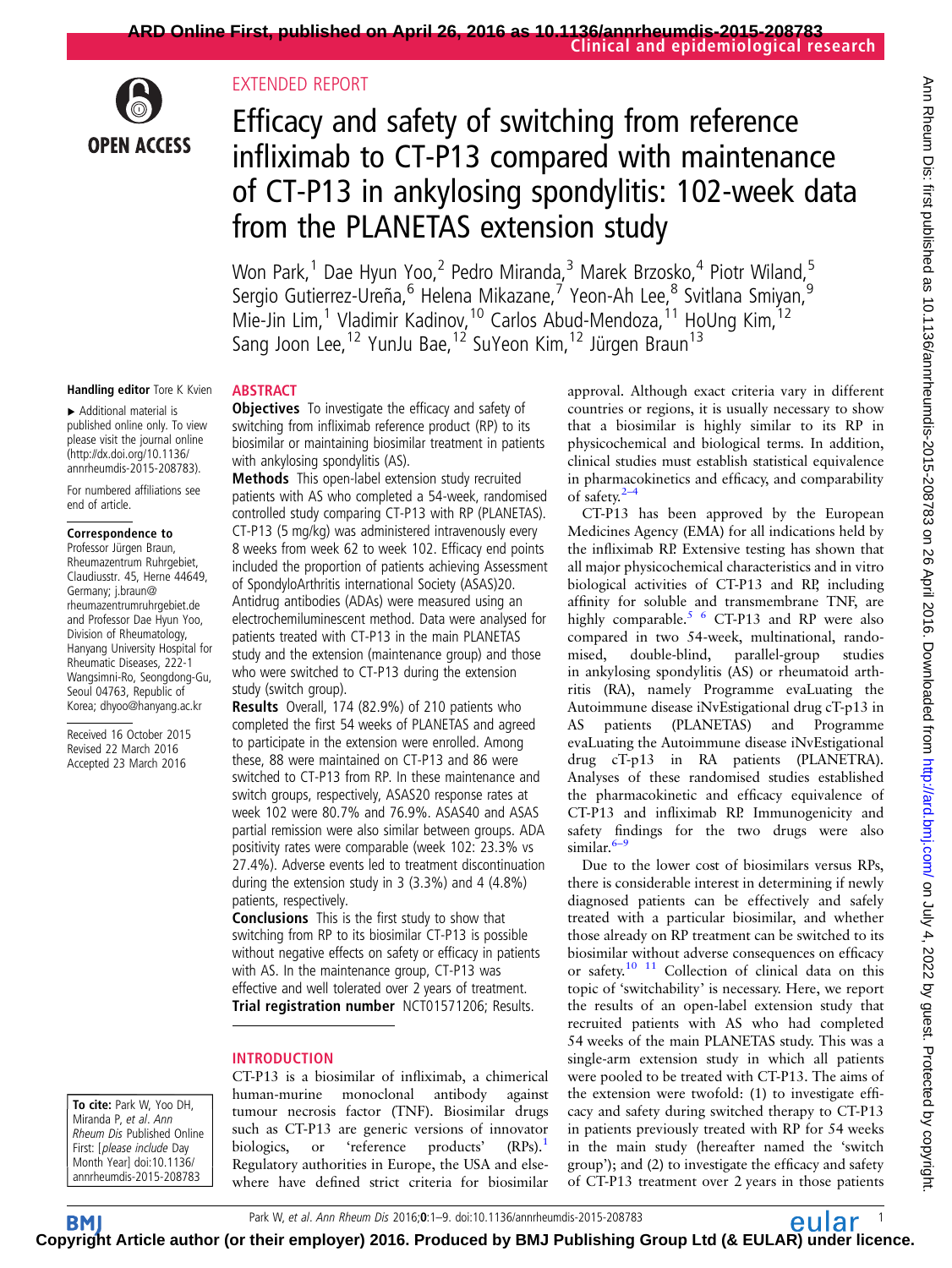<span id="page-1-0"></span>treated with CT-P13 in the main study (the 'maintenance group'). To aid interpretation, we describe the data for the maintenance and switch groups over two periods: the main study (week 0–54) and the extension study (week 54–102). A similar extension study that has recently been completed in patients with RA (PLANETRA) is also reported in this issue.<sup>[12](#page-8-0)</sup>

#### PATIENTS AND METHODS

Methods of the main 54-week, randomised, double-blind, parallel-group PLANETAS study have been reported previously.<sup>6</sup> Briefly, the main study recruited patients aged 18–75 years with active AS for  $\geq$ 3 months according to the 1984 modified New York classification criteria. This Phase 1 PLANETAS extension study (ClinicalTrials.gov identifier: NCT01571206) was an open-label, single-arm extension study conducted in 40 centres in 8 countries. Patients who had completed 54 weeks of the main PLANETAS study were offered the opportunity of entering the extension study for another 1 year. Those who did not sign a new informed consent form for the extension were excluded. Additional eligibility criteria applied for the extension study were no major protocol violation in the main study and no new therapy for AS in the extension. Details of patient flow through the main and extension studies are shown in figure 1.

In the main PLANETAS study, patients received nine infusions of CT-P13 (CELLTRION, Incheon, Republic of Korea) or the infliximab RP ( Janssen Biotech, Horsham, Pennsylvania, USA). After the ninth infusion of PLANETAS study treatment (given at week 54), eligible patients could choose to continue into the extension study during which patients and physicians were blinded to the treatment received in the main study. Patients in the extension study received an additional six infusions of CT-P13 given every 8 weeks from week 62 to week 102. CT-P13 was administered via 2 h intravenous infusion at a dose of 5 mg/kg. At the discretion of the investigator, antihistamines could be provided 30–60 min before CT-P13 infusion. The extension study was performed according to the principles of the Declaration of Helsinki and International Conference on Harmonisation good clinical practice guidelines. The relevant independent ethics committees approved the study protocol, consent forms and other written information for the extension study.

### Study end points

Efficacy assessments were made at baseline and weeks 14, 30, 54, 78 and 102. Efficacy end points included the proportion of patients achieving clinical response according to Assessment of SpondyloArthritis international Society (ASAS)20 and ASAS40 criteria; the proportion of patients with ASAS partial remission (PR); the Bath Ankylosing Spondylitis Disease Activity Index (BASDAI), the Bath Ankylosing Spondylitis Functional Index, the Bath Ankylosing Spondylitis Metrology Index, and the



Figure 1 Patient disposition during the PLANETAS extension study. All patients who enrolled in the extension study (n=88 and n=86 in the maintenance and switch groups, respectively) were included in the ITT population. \*One patient randomly assigned to RP received at least one dose of CT-P13 unintentionally. ITT, intent-to-treat; RP, reference product.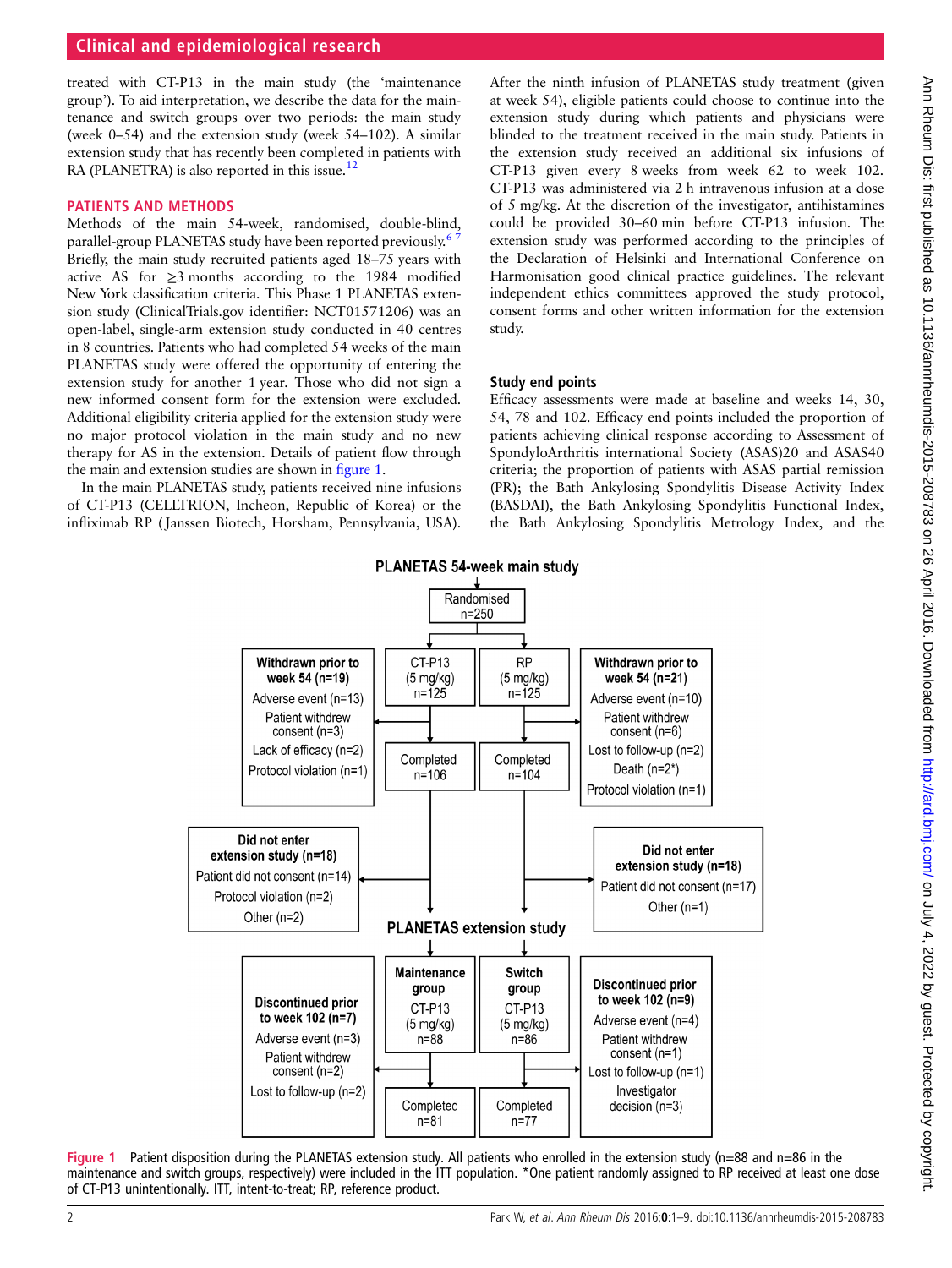Ankylosing Spondylitis Disease Activity Score (ASDAS)-C reactive protein (CRP).

For assessment of immunogenicity, the proportion of patients with antidrug antibodies (ADAs) was assessed at baseline and weeks 14, 30, 54, 78 and 102 using an electrochemiluminescent immunoassay method, as previously reported.<sup>67</sup> The neutralising activity of ADAs was also assessed by a flow-through immunoassay method using the Gyros Immunoassay platform (Gyros AB, Sweden). For safety, treatment-emergent adverse events (TEAEs) were assessed throughout the main and extension studies. The following TEAEs of special interest were also monitored: infusion-related reactions (including hypersensitivity and anaphylactic reaction), tuberculosis (TB), latent TB (defined as a positive conversion on an interferon-γ release assay—which was negative at baseline—together with a negative result on chest X-ray examination), serious infection, pneumonia, drug-induced liver injury, vascular disorders and malignancies. Other safety assessments included monitoring of vital signs, physical examination findings and clinical laboratory analyses. Details of exploratory and post hoc end points are included in online [supplementary appendix](http://dx.doi.org/10.1136/annrheumdis-2015-208783) A.

#### Statistical analyses

Statistical analyses were conducted using SAS software V.9.1.3 (SAS Institute, Cary, North Carolina, USA). Continuous data were summarised using descriptive statistics. Categorical data were summarised using counts and percentages. The populations were predefined in the study protocol and statistical analysis plan for participants in the extension study. The intent-to-treat (ITT) population consisted of all enrolled patients. The efficacy population consisted of all patients who received at least one full dose of study treatment and had data for at least one efficacy assessment in the extension study. All efficacy analyses were performed using a 'missing equals excluded' (MEX) approach. A logistic regression model was used to analyse the proportion of patients achieving clinical response (ASAS20/ASAS40/ASAS PR), with treatment group as a fixed effect and the stratification factors (baseline BASDAI score and region) as covariates. Treatment effect differences between maintenance and switch groups were estimated by calculating ORs and their 95% CI. Descriptive statistics were used to analyse other efficacy end points. The safety population (used to analyse all safety and immunogenicity events) consisted of all patients who received at least one dose of study treatment in the extension study. Data from the main study period were analysed in participants of the extension study only, and not in all patients from the main study. Methods for sensitivity analyses of ASAS responses are included in online [supplementary appendix](http://dx.doi.org/10.1136/annrheumdis-2015-208783) A.

#### RESULTS

#### **Patients**

The first patient visit in the main PLANETAS study was held in November 2010; the last patient visit in the extension study took place in June 2013. A total of 174 of 210 patients from the main study who consented to participate in the extension study were screened under the approval of the appropriate ethics committee (fi[gure 1\)](#page-1-0). All 174 screened patients were enrolled and were included in the ITT, efficacy and safety populations of the extension study. Of these, 88 had been randomised to CT-P13 in the main study and 86 to RP. Thus, the ITT population for the extension study included 88 and 86 patients in the maintenance and switch groups, respectively. Patient demographics and baseline characteristics were broadly comparable between these two groups (table 1). In the ITT population, 81 (92.0%) and 77

Table 1 Patient demographics and baseline characteristics in the PLANETAS extension study (ITT population)

| Variable*                          | <b>Maintenance</b><br>groupt $(n=88)$ | Switch group#<br>$(n=86)$ |
|------------------------------------|---------------------------------------|---------------------------|
| Age, years                         | $35.5(18-69)$                         | 39.0 (18-66)              |
| Gender, n (%)                      |                                       |                           |
| Male                               | 68 (77.3)                             | 74 (86.0)                 |
| Female                             | 20 (22.7)                             | 12 (14.0)                 |
| Ethnicity, $n$ $(\%)$              |                                       |                           |
| Caucasian                          | 70 (79.5)                             | 61 (70.9)                 |
| Asian                              | 10(11.4)                              | 11(12.8)                  |
| Other                              | 8(9.1)                                | 14 (16.3)                 |
| Height, cm                         | 172.3 (148.0-198.0)                   | 172.2 (147.0-191.0)       |
| Weight, kg                         | 72.0 (45.0-120.0)                     | 76.8 (45.5–122.7)         |
| Body mass index, kg/m <sup>2</sup> | $24.4(18.0 - 38.7)$                   | $26.3(18.2 - 42.0)$       |
| ASDAS-CRP, mean (SD)               | 3.86(0.84)                            | 3.85(1.09)                |
| BASDAI score, n (%)                |                                       |                           |
| < 8                                | 65 (73.9)                             | 69 (80.2)                 |
| $\geq 8$                           | 23(26.1)                              | 17 (19.8)                 |

Data shown were recorded at the baseline visit of the preceding 54-week, randomised, parallel-group study.

\*Except where indicated otherwise, values are median (range).

†Patients treated with CT-P13 during the 54 weeks of the main study and the 48-week extension study.

‡Patients treated with RP during the 54 weeks of the main study and then switched to CT-P13 during the 48-week extension study.

ASDAS, Ankylosing Spondylitis Disease Activity Score; BASDAI, Bath Ankylosing Spondylitis Disease Activity Index; CRP, C reactive protein; ITT, intent-to-treat; RP,

reference product.

(89.5%) patients in the maintenance and switch groups, respectively, completed all 48 weeks of the extension study; 7 (8.0%) and 9 (10.5%) patients discontinued the extension study. Reasons for discontinuation are detailed in fi[gure 1](#page-1-0). Two patients randomised to RP in the main study were incorrectly treated with CT-P13 during that study. Applying a conservative approach, those two patients were classified as being in the CT-P13 group for safety analyses in the main study. Therefore, 90 and 84 patients were included in the maintenance and switch groups, respectively, in the safety population of the extension study.

### **Efficacy**

During the extension study (ie, week 54–102), the proportion of patients achieving a clinical response according to ASAS20 and ASAS40 criteria, and ASAS PR rates, were maintained at similar levels to those in the main study in both the maintenance and switch groups, and were comparable between groups [\(table 2\)](#page-3-0). In the switch group, response rates at week 102 (ie, 48 weeks after the last infusion of RP at week 54) were similar to those observed before switching (ie, at week 54; ASAS20: 76.9% at week 102 vs 75.6% at week 54; ASAS40: 61.5% vs 53.5%; ASAS PR: 23.1% vs 17.4%). Response rates at week 102 were also similar to those observed at week 54 in the maintenance group (ASAS20: 80.7% at week 102 vs 70.5% at week 54, respectively; ASAS40: 63.9% vs 58.0%; ASAS PR: 19.3% vs 17.0%). Among patients who participated in the extension study, clinical response rates were also similar between groups throughout the main study (week 0–54) ([table 2\)](#page-3-0). In a subgroup analysis performed according to ADA status, the proportion of ADA-negative patients achieving ASAS20 was 75.7% at week 54 and 83.9% at week 102 in the maintenance group, and 79.0% at week 54 and 84.6% at week 102 in the switch group. In comparison, 50.0% (week 54) and 70.0% (week 102) of ADA-positive patients in the maintenance group, and 66.7%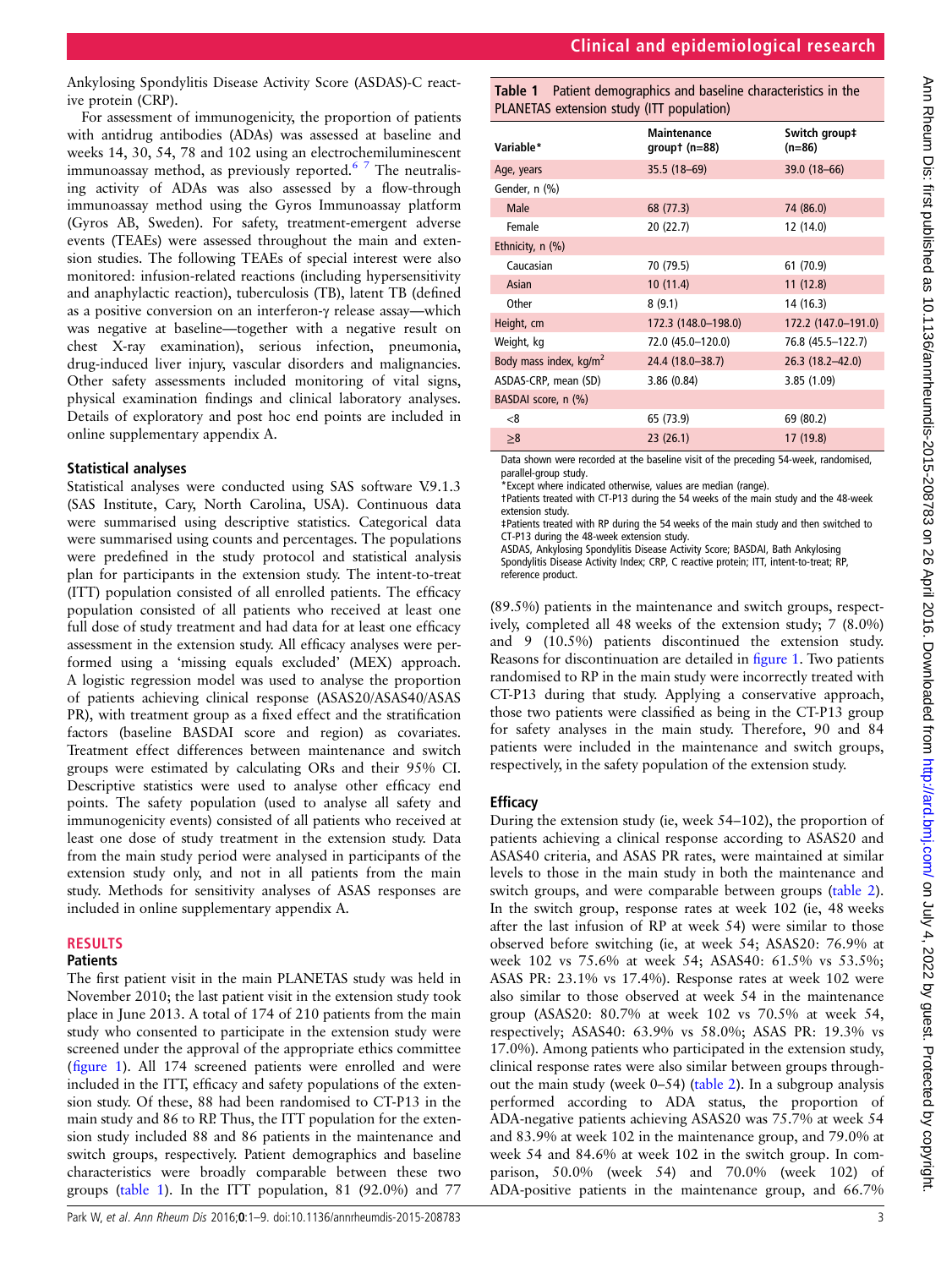<span id="page-3-0"></span>Table 2 Proportion of patients with AS with an ASAS20 response, ASAS40 response and ASAS PR\* (efficacy population in PLANETAS extension study with MEX approach)

| Visit           | <b>Efficacy parameter</b> | Group        | Responder n/N (%) | <b>OR</b> t | 95% CI of OR | p Value‡ |
|-----------------|---------------------------|--------------|-------------------|-------------|--------------|----------|
| Week 14         | ASAS20                    | Maintenance§ | 58/87 (66.7)      | 1.05        | 0.56 to 1.97 | 0.966    |
|                 |                           | Switch¶      | 56/86 (65.1)      |             |              |          |
|                 | ASAS40                    | Maintenance  | 40/87 (46.0)      | 0.97        | 0.53 to 1.78 | 0.842    |
|                 |                           | Switch       | 40/86 (46.5)      |             |              |          |
|                 | ASAS PR                   | Maintenance  | 14/87 (16.1)      | 1.16        | 0.49 to 2.71 | 0.596    |
|                 |                           | Switch       | 12/86 (14.0)      |             |              |          |
| Week 30         | ASAS20                    | Maintenance  | 65/88 (73.9)      | 0.85        | 0.43 to 1.70 | 0.359    |
|                 |                           | Switch       | 66/86 (76.7)      |             |              |          |
|                 | ASAS40                    | Maintenance  | 50/88 (56.8)      | 1.19        | 0.65 to 2.18 | 0.783    |
|                 |                           | Switch       | 45/86 (52.3)      |             |              |          |
|                 | ASAS PR                   | Maintenance  | 14/88 (15.9)      | 0.95        | 0.42 to 2.15 | 0.997    |
|                 |                           | Switch       | 14/86 (16.3)      |             |              |          |
| Week 54         | ASAS20                    | Maintenance  | 62/88 (70.5)      | 0.75        | 0.38 to 1.48 | 0.455    |
|                 |                           | Switch       | 65/86 (75.6)      |             |              |          |
|                 | ASAS40                    | Maintenance  | 51/88 (58.0)      | 1.20        | 0.66 to 2.18 | 0.592    |
|                 |                           | Switch       | 46/86 (53.5)      |             |              |          |
|                 | ASAS PR                   | Maintenance  | 15/88 (17.0)      | 1.00        | 0.45 to 2.20 | 0.915    |
|                 |                           | Switch       | 15/86 (17.4)      |             |              |          |
| Week 78         | ASAS20                    | Maintenance  | 61/87 (70.1)      | 0.66        | 0.33 to 1.32 | 0.137    |
|                 |                           | Switch       | 64/83 (77.1)      |             |              |          |
|                 | ASAS40                    | Maintenance  | 50/87 (57.5)      | 1.25        | 0.68 to 2.31 | 0.080    |
|                 |                           | Switch       | 43/83 (51.8)      |             |              |          |
|                 | ASAS PR                   | Maintenance  | 18/87 (20.7)      | 1.08        | 0.51 to 2.31 | 0.359    |
|                 |                           | Switch       | 16/83 (19.3)      |             |              |          |
| <b>Week 102</b> | ASAS20                    | Maintenance  | 67/83 (80.7)      | 1.25        | 0.58 to 2.70 | 0.506    |
|                 |                           | Switch       | 60/78 (76.9)      |             |              |          |
|                 | ASAS40                    | Maintenance  | 53/83 (63.9)      | 1.09        | 0.57 to 2.07 | 0.672    |
|                 |                           | Switch       | 48/78 (61.5)      |             |              |          |
|                 | <b>ASAS PR</b>            | Maintenance  | 16/83 (19.3)      | 0.80        | 0.37 to 1.72 | 0.275    |
|                 |                           | Switch       | 18/78 (23.1)      |             |              |          |
|                 |                           |              |                   |             |              |          |

\*PR was defined as a value of <20 on a 0–100 scale in each of the following four domains: patient global assessment, pain, function and inflammation.

†The OR was estimated using a logistic regression model with treatment as a fixed effect, and region and baseline BASDAI score as covariates. An OR of >1 indicates increased odds in favour of the maintenance group.

‡The p value was calculated using the Hosmer–Lemeshow test for the goodness-of-fit of the logistic regression model. The test is significant at the 5% level.

§Patients treated with CT-P13 during the 54 weeks of the main study and the 48-week extension study.

¶Patients treated with RP during the 54 weeks of the main study and then switched to CT-P13 during the 48-week extension study.

AS, ankylosing spondylitis; ASAS, Assessment of SpondyloArthritis international Society; ASAS20, 20% response according to the ASAS International Working Group criteria for improvement; ASAS40, 40% response according to the ASAS International Working Group criteria for improvement; MEX, missing equals excluded; n, number of patients with response; N, number of patients in group; PR, partial remission; RP, reference product.

(week 54) and 62.5% (week 102) in the switch group achieved ASAS20 (online [supplementary appendix](http://dx.doi.org/10.1136/annrheumdis-2015-208783) B, figure B-1). As summarised in fi[gure 2,](#page-4-0) there were no noticeable changes in other efficacy end points during the PLANETAS extension, either between or within groups.

Sensitivity analyses to compare populations and statistical approaches appeared to support sustained efficacy and comparability between the two groups. Analyses using the last observation carried forward (LOCF) approach showed highly similar results to those using the MEX approach, both in the maintenance group (ASAS20: 80.7% at week 102 with both LOCF and MEX approaches) and the switch group (ASAS20: 74.4% at week 102 using LOCF vs 76.9% using MEX). Analyses of the main study ITT population using the LOCF and non-responder imputation (NRI) approaches showed relatively low response rates compared with the extension study ITT population. However, when analysed using the LOCF approach, response rates were comparable between the two groups and were sustained throughout the 2-year study period, both in the

extension study ITT population (ASAS20: 80.7% at week 102 vs 70.5% at week 54 in the maintenance group, 74.4% vs 75.6% in the switch group) and the main study ITT population (ASAS20: 65.6% at week 102 vs 58.4% at week 54 in the CT-P13 group, 64.8% vs 65.6% in the RP group) (online [supplementary appendix](http://dx.doi.org/10.1136/annrheumdis-2015-208783) C, tables C-1 and C-2). When analysed using the NRI approach, lower response rates were seen at week 102 than week 54 but rates were still comparable between the groups (ASAS20: 53.6% at week 102 vs 56.8% at week 54 in the maintenance group; 48.0% vs 60.0% in the switch group) (online [supplementary appendix](http://dx.doi.org/10.1136/annrheumdis-2015-208783) C, table C-3).

#### Immunogenicity

During the main and extension studies, the proportion of patients with ADAs was similar in the maintenance and switch groups at each time point [\(table 3](#page-6-0)). At week 54, the proportions of patients with ADAs in the maintenance and switch groups were 22.2% and 26.2%, respectively. In the extension study, these figures were 23.3% and 29.8% at week 78 and 23.3% and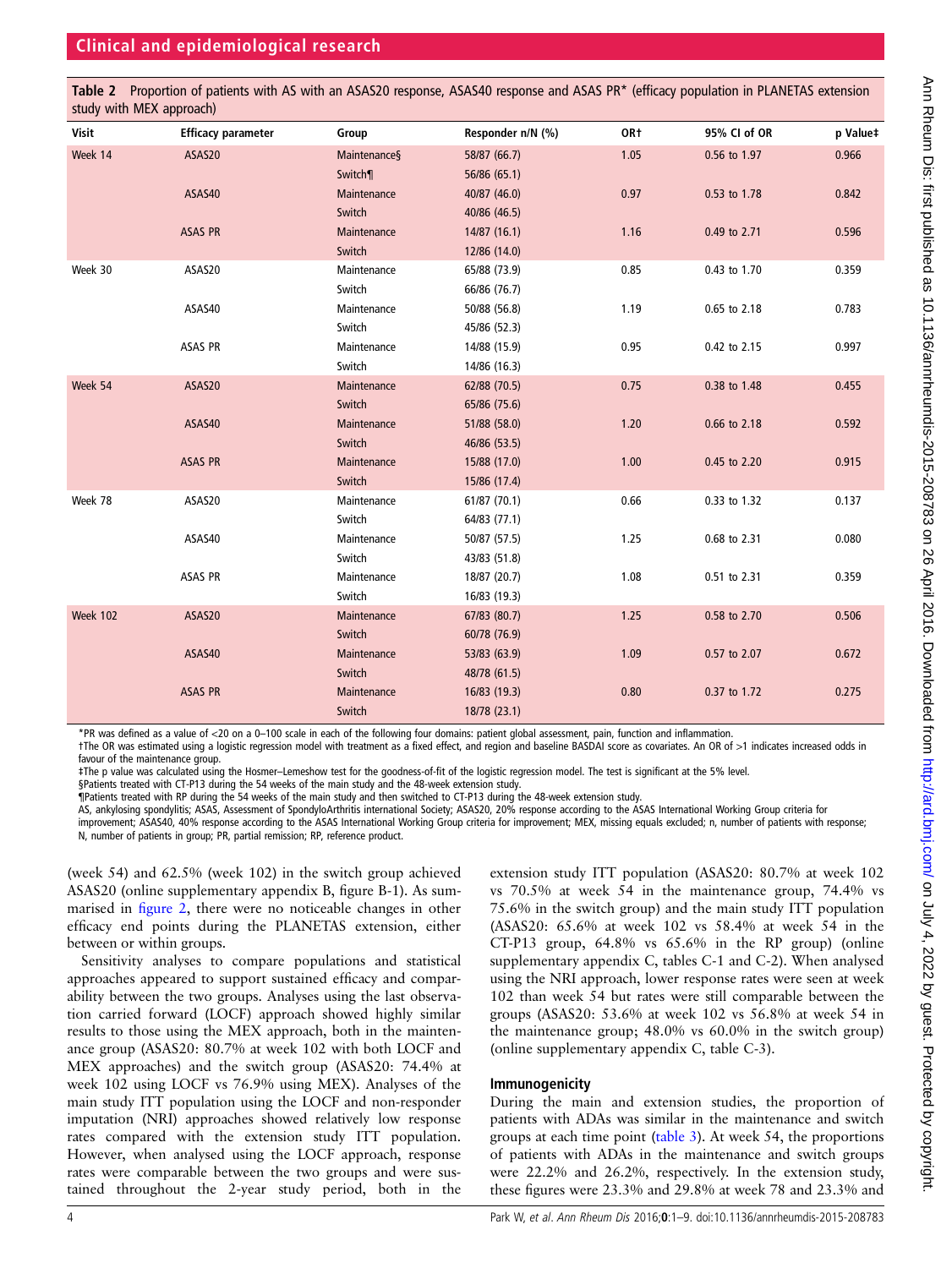<span id="page-4-0"></span>Figure 2 Additional efficacy end points assessed in the PLANETAS extension study. Mean (SD) BASDAI (A), BASFI (B), BASMI (C) and ASDAS-CRP (D) scores in maintenance\* (n=88) and switch\*\* (n=86) groups during the main study and the extension study (efficacy population). \*Patients treated with CT-P13 during the 54 weeks of the main study and the 48-week extension study. \*\* Patients treated with RP during the 54 weeks of the main study and then switched to CT-P13 during the 48-week extension study. ASDAS, Ankylosing Spondylitis Disease Activity Score; BASDAI, Bath Ankylosing Spondylitis Disease Activity Index; BASFI, Bath Ankylosing Spondylitis Functional Index; BASMI, Bath Ankylosing Spondylitis Metrology Index; CRP, C reactive protein; RP, reference product.



27.4% at week 102. Between-group differences did not reach statistical significance at any time point. In the switch group, ADA incidence did not increase from week 54 to 102 (26.2% vs 27.4%). In general, most of the patients with a positive ADA result were also positive for neutralising antibodies. The proportion of ADA-positive patients with sustained ADAs was similar in the two groups (85.7% and 88.9% in the maintenance and switch groups, respectively). There was no analysis for IgG4.

#### Pharmacodynamics

In a subgroup analysis by ADA status, mean change from baseline in CRP and erythrocyte sedimentation rate (ESR) was comparable in the maintenance and switch groups at week 54 and week 102 in both ADA-negative and ADA-positive patients (see online [supplementary appendix](http://dx.doi.org/10.1136/annrheumdis-2015-208783) B, table B-1).

### **Safety**

The proportion of patients who experienced at least one TEAE was  $48.9\%$  (n=44 of 90) in the maintenance group and  $71.4\%$ 

(n=60 of 84) in the switch group during the extension study, and  $70.0\%$  (n=63) and  $61.9\%$  (n=52) during the main study. Online [supplementary appendix](http://dx.doi.org/10.1136/annrheumdis-2015-208783) D lists all TEAEs reported during the extension study (see online supplementary table D-1). Rates of TEAEs in both groups during the main and extension studies were within the range reported in historical studies with infliximab RP (online [supplementary appendix](http://dx.doi.org/10.1136/annrheumdis-2015-208783) E). TEAEs considered by the investigator to be related to study treatment were reported in 20 (22.2%) and 33 (39.3%) patients in the maintenance and switch groups, respectively, during the extension study, and in 40 (44.4%) and 35 (41.7%) patients during the main study. During the extension phase, reported treatment-related TEAEs included infusion-related reactions (7.8% and 7.1% in the maintenance and switch groups, respectively), abnormal liver function tests (4.4% and 4.8%), latent TB (2.2% and 4.8%) and upper respiratory tract infection (3.3% and 2.4%) ([table 4\)](#page-6-0). Most treatment-related TEAEs were mild to moderate in severity (45.6% (41 of 90) and 65.5% (55 of 84) in maintenance and switch groups, respectively).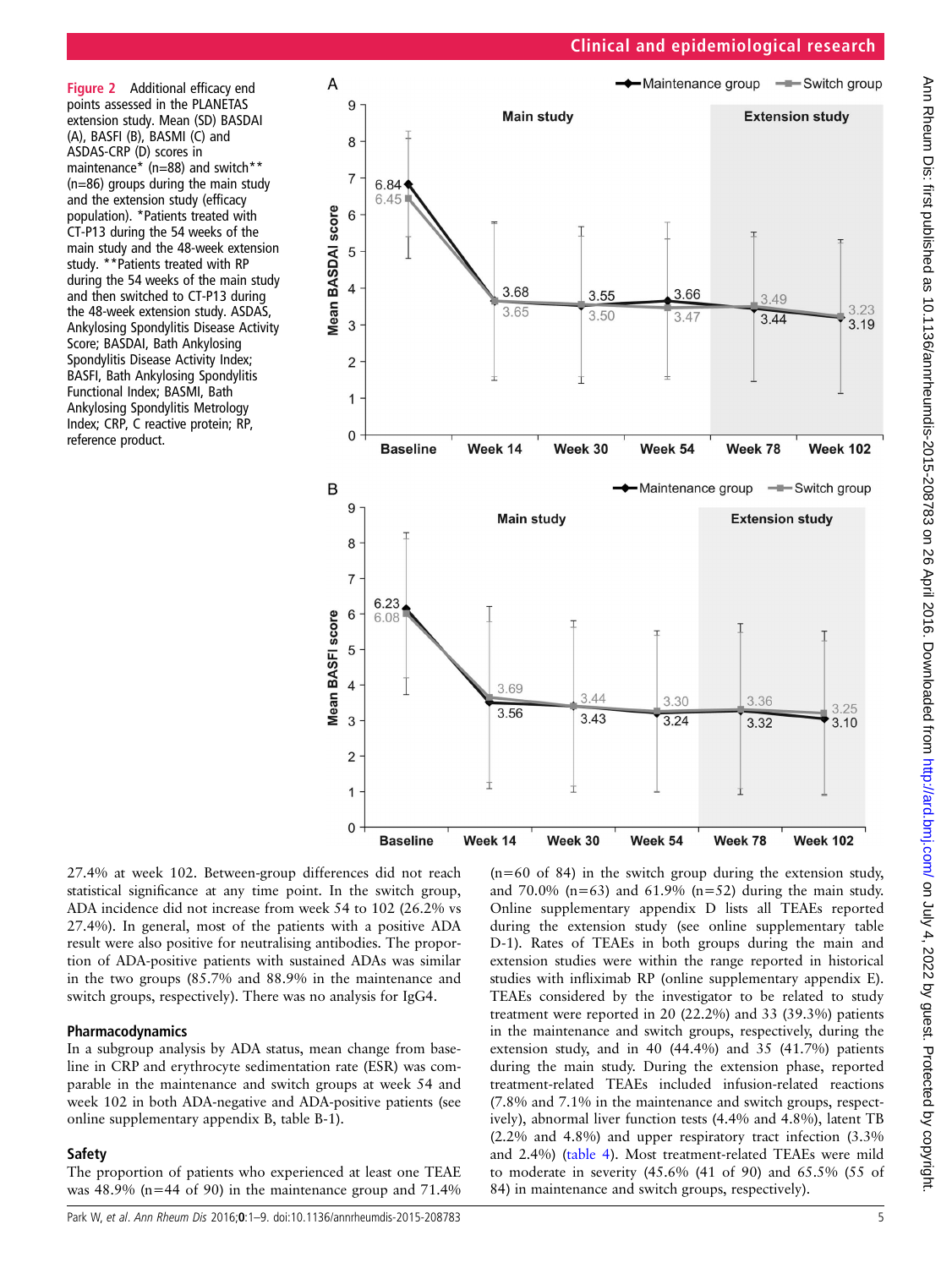Figure 2 Continued.



TEAEs led to discontinuation of treatment during the extension study in 3 (3.3%) and 4 (4.8%) patients in the maintenance and switch groups, respectively. In both groups, four patients experienced treatment-emergent serious adverse events (SAEs) during the extension study. Two of these SAEs were considered related to treatment (TB, one in each group). During the main study, four (4.4%) and two (2.4%) patients in the maintenance and switch groups, respectively, experienced treatment-emergent SAEs. One of these events, which occurred in a patient in the switch group, was considered to be related to treatment (cellulitis). All these SAEs were resolved except one SAE (prostate cancer) which was reported in the maintenance group during the extension study and which was considered to be unrelated to the study drug by the investigator.

Data on TEAEs of special interest are shown in [table 5](#page-7-0). Infusion-related reactions were reported in seven (7.8%) patients in the maintenance group and six (7.1%) in the switch group during the extension study. Of these, four patients in each group were ADA-positive (see online [supplementary appendix](http://dx.doi.org/10.1136/annrheumdis-2015-208783) B, table B-2). Among patients with infusion-related reactions, none experienced anaphylaxis. During the main study period, infusion-related reactions were reported in four (4.4%) and seven (8.3%) patients in the maintenance and switch groups, respectively. Of these, one and four patients, respectively, were ADA-positive. Latent TB occurred in five (5.6%) and seven (8.3%) patients in the maintenance and switch groups, respectively, during the extension study, and in six (6.7%) and three (3.6%) patients in the main study. Patients reporting latent TB received TB prophylaxis according to local guidelines. Among such patients, two reported active TB SAEs during the extension study (one in each group), as reported above. One malignancy was observed during the extension study (the case of prostate cancer described above).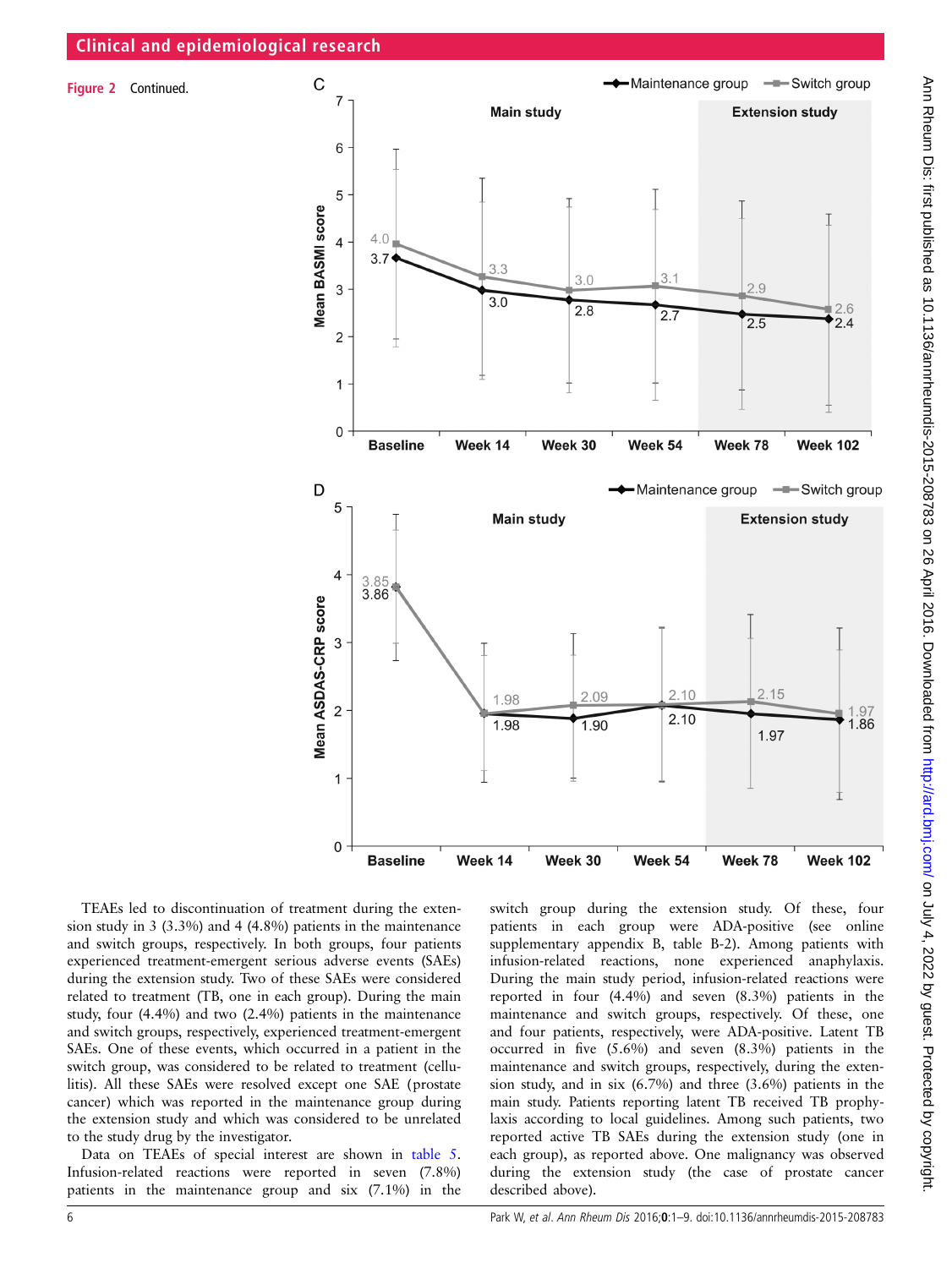<span id="page-6-0"></span>Table 3 Proportion of patients with ankylosing spondylitis (AS) who were positive for antidrug antibodies (ADAs) and neutralising antibodies (NAbs) in PLANETAS: the main 54-week parallel-group study and the extension study (safety population)

|                                        | Patients positive for ADAs and<br>NAbs, n (%) |                           |         |
|----------------------------------------|-----------------------------------------------|---------------------------|---------|
| Time point                             | Maintenance<br>group* $(n=90)$                | Switch groupt<br>$(n=84)$ | p Value |
| Main study period                      |                                               |                           |         |
| Week 14 ADAs                           | 7(7.8)                                        | 8(9.5)                    | 0.79    |
| <b>NAbs</b>                            | 6(85.7)                                       | 8(100.0)                  |         |
| Week 30 ADAs                           | 18 (20.0)                                     | 17 (20.2)                 | 1.00    |
| <b>NAbs</b>                            | 17 (94.4)                                     | 16(94.1)                  |         |
| Week 54 ADAs                           | 20 (22.2)                                     | 22 (26.2)                 | 0.60    |
| <b>NAbs</b>                            | 20(100.0)                                     | 22 (100.0)                |         |
| Extension study period                 |                                               |                           |         |
| Week 78 ADAs                           | 21(23.3)                                      | 25(29.8)                  | 0.39    |
| NAbs                                   | 21 (100.0)                                    | 25 (100.0)                |         |
| Week 102 ADAs                          | 21(23.3)                                      | 23(27.4)                  | 0.60    |
| NAbs                                   | 21 (100.0)                                    | 23 (100.0)                |         |
| ADA persistency (n/N <sup>#</sup> , %) |                                               |                           |         |
| <b>Sustained ADAs</b>                  | 24/28 (85.7)                                  | 24/27 (88.9)              | 1.00    |
| <b>Transient ADAs</b>                  | 4/28(14.3)                                    | 3/27(11.1)                | 1.00    |

Percentage NAb results are based on the number of positive ADA results at that visit. ADA persistency was defined as transient when a patient tested positive for ADAs at one or more time point but negative at the last available time point. The remaining patients with positive ADA results were considered to have shown a sustained ADA response.

 $N^{\#}$ , total number of patients with at least one positive ADA result.

\*Patients treated with CT-P13 during the 54 weeks of the main study and the 48-week extension study.

†Patients treated with RP during the 54 weeks of the main study and then switched to CT-P13 during the 48-week extension study. RP, reference product.

# **DISCUSSION**

The open-label extension study reported here evaluated the efficacy and safety of treatment with a maximum of six infusions of CT-P13 in patients with AS who had previously been treated with either CT-P13 (maintenance group) or RP (switch group) for 54 weeks. In the switch group, ASAS response rates were maintained from week 54 (ie, the time of the last RP infusion) to week 102 (ie, 48 weeks after the last RP infusion). In the maintenance arm, responses to CT-P13 observed in the preceding 54-week study were maintained throughout the open-label extension study. As previously reported,<sup>6  $\frac{3}{7}$ </sup> efficacy findings at weeks 30 and 54 of PLANETAS were comparable to 24-week and 54-week data from the infliximab arm of ASSERT (Ankylosing Spondylitis Study for the Evaluation of Recombinant infliximab Therapy) and another pivotal placebocontrolled study of RP in  $AS$ .<sup>[13](#page-8-0)–15</sup> Similarly, ASAS response rates in the maintenance group at the end of the PLANETAS extension (ie, week 102) were comparable to those observed at week 102 of ASSERT (ASAS20: 80.7% vs 73.9%, respectively; ASAS40: 63.9% vs 59.4%).<sup>[16](#page-8-0)</sup> Data for all other efficacy end points were also similar between the maintenance and switch groups throughout the main and extension study periods, as well as within each group over both study periods. Sensitivity analyses supported the findings of sustained efficacy and comparability between groups. LOCF and MEX approaches reported highly similar results, both in the maintenance and switch groups. Analyses of the main study ITT and extension study ITT populations showed comparable and sustained Table 4 Treatment-related TEAEs reported in at least 1% of patients in total, n (%) (safety population)

| TEAE                              | Maintenance<br>group*<br>$(n=90)$ | <b>Switch</b><br>groupt<br>$(n=84)$ | <b>Total</b><br>$(N=174)$ |
|-----------------------------------|-----------------------------------|-------------------------------------|---------------------------|
| Main study period                 |                                   |                                     |                           |
| Abnormal liver function test      | 9(10.0)                           | 8(9.5)                              | 17(9.8)                   |
| Upper respiratory tract infection | 8(8.9)                            | 6(7.1)                              | 14(8.0)                   |
| Infusion-related reaction         | 4(4.4)                            | 7(8.3)                              | 11(6.3)                   |
| Latent tuberculosis               | 6(6.7)                            | 3(3.6)                              | 9(5.2)                    |
| Urinary tract infection           | 4(4.4)                            | 2(2.4)                              | 6(3.4)                    |
| Neutropenia                       | 3(3.3)                            | 2(2.4)                              | 5(2.9)                    |
| Rash                              | 2(2.2)                            | 3(3.6)                              | 5(2.9)                    |
| Headache                          | 3(3.3)                            | 1(1.2)                              | 4(2.3)                    |
| Elevated serum creatine kinase    | 2(2.2)                            | 2(2.4)                              | 4(2.3)                    |
| <b>Sinusitis</b>                  | 2(2.2)                            | 1(1.2)                              | 3(1.7)                    |
| <b>Dizziness</b>                  | 1(1.1)                            | 1(1.2)                              | 2(1.1)                    |
| Herpes virus infection            | 1(1.1)                            | 1(1.2)                              | 2(1.1)                    |
| Hypertension                      | 1(1.1)                            | 1(1.2)                              | 2(1.1)                    |
| Weight increased                  | 1(1.1)                            | 1(1.2)                              | 2(1.1)                    |
| Leucopenia                        | 0                                 | 2(2.4)                              | 2(1.1)                    |
| <b>Extension study period</b>     |                                   |                                     |                           |
| Infusion-related reactions        | 7(7.8)                            | 6(7.1)                              | 13(7.5)                   |
| Abnormal liver function test      | 4(4.4)                            | 4(4.8)                              | 8(4.6)                    |
| Latent tuberculosis               | 2(2.2)                            | 4(4.8)                              | 6(3.4)                    |
| Upper respiratory tract infection | 3(3.3)                            | 2(2.4)                              | 5(2.9)                    |
| Elevated serum creatine kinase    | 2(2.2)                            | 1(1.2)                              | 3(1.7)                    |
| Lower respiratory tract infection | 2(2.2)                            | 1(1.2)                              | 3(1.7)                    |
| Back pain                         | 0                                 | 3(3.6)                              | 3(1.7)                    |
| Cough                             | 1(1.1)                            | 1(1.2)                              | 2(1.1)                    |
| Hypophosphataemia                 | 1(1.1)                            | 1(1.2)                              | 2(1.1)                    |
| <b>Tuberculosis</b>               | 1(1.1)                            | 1(1.2)                              | 2(1.1)                    |
| Weight decreased                  | 1(1.1)                            | 1(1.2)                              | 2(1.1)                    |
|                                   |                                   |                                     |                           |

\*Patients treated with CT-P13 during the 54 weeks of the main study and the 48-week extension study.

†Patients treated with RP during the 54 weeks of the main study and then switched to CT-P13 during the 48-week extension study.

RP, reference product; TEAE, treatment-emergent adverse event.

outcomes throughout the 2-year study. Although analysis of the main study ITT population using the NRI approach showed lower response rates at week 78 and week 102 than when the LOCF approach was used, response rates were still comparable between groups. Differences in response rates by analysis method were likely due to the fact that some patients who responded during the main study were not included in the extension (fi[gure 1\)](#page-1-0); therefore, the LOCF approach can be considered the most appropriate method.

In this extension study, CT-P13 was well tolerated, displaying a safety profile over the long term that was consistent with the profile of infliximab  $RP^{16}$  17 No notable differences were observed between the maintenance and switch groups in the incidence of TEAEs leading to discontinuation from the study (3/90 and 4/84, respectively), SAEs (4 patients in either group), serious infections including active TB, ADAs or infusion reactions (tables  $3$  and  $5$ ). A lower proportion of patients in the maintenance group than the switch group experienced one or more TEAE during the extension. To further evaluate the numerical imbalance in the proportions of patients reporting TEAEs during the extension study, a safety meta-analysis using data from historical studies conducted with infliximab RP was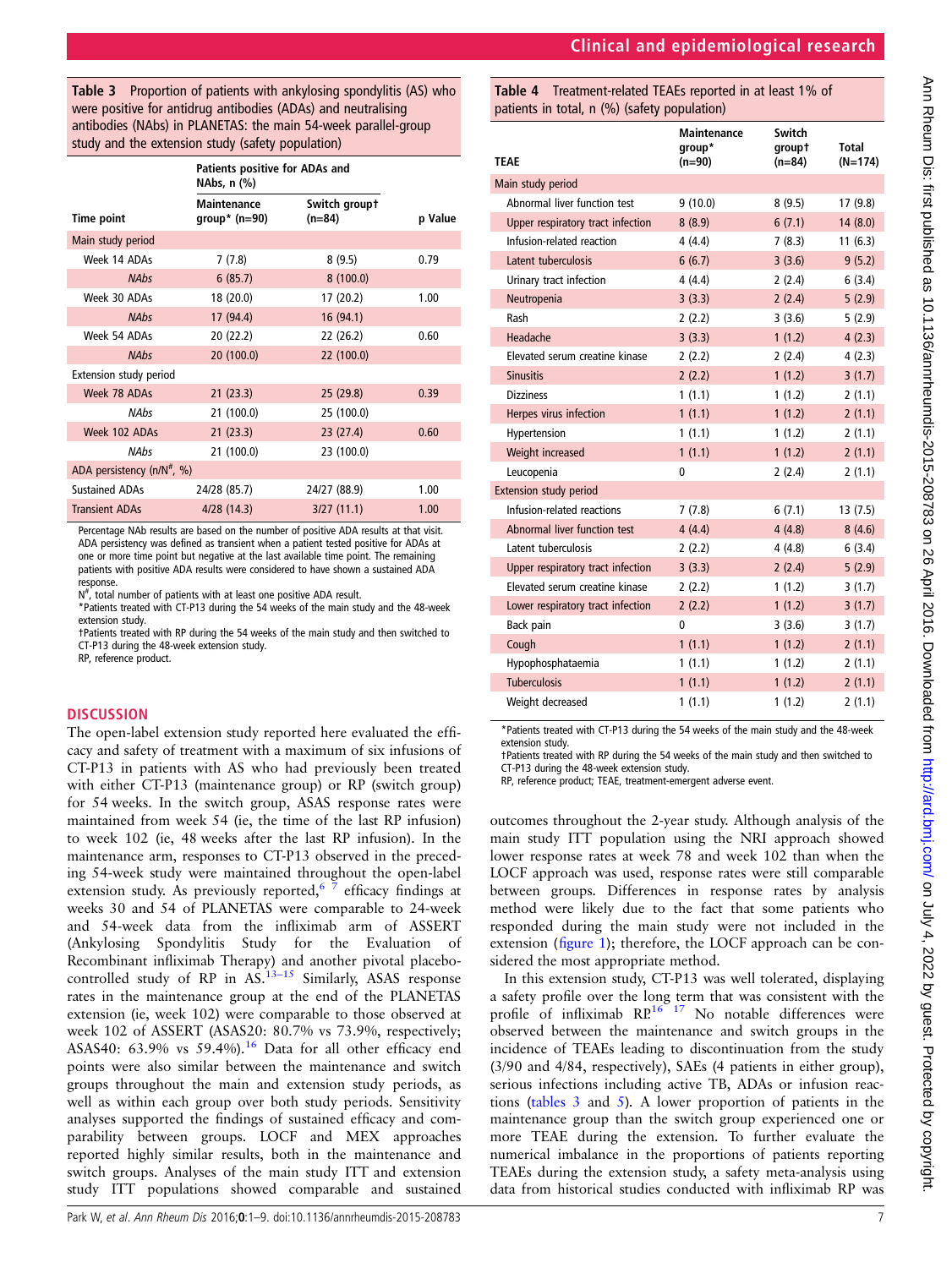<span id="page-7-0"></span>Table 5 TEAEs of special interest regardless of relationship to study treatment in the PLANETAS main and extension study, n (%) (safety population)

| <b>TEAE</b>                | Maintenance group*<br>$(n=90)$ | Switch groupt<br>$(n=84)$ |
|----------------------------|--------------------------------|---------------------------|
| Main study period          |                                |                           |
| Infusion-related reactions | 4(4.4)                         | 7(8.3)                    |
| <b>Tuberculosis</b>        | $\Omega$                       | $\mathbf{0}$              |
| Latent tuberculosis        | 6(6.7)                         | 3(3.6)                    |
| Serious infection          | $\mathbf{0}$                   | 1(1.2)                    |
| Pneumonia                  | 1(1.1)                         | 0                         |
| Drug-induced liver injury  | $\mathbf{0}$                   | $\mathbf{0}$              |
| Vascular disorders         | 3(3.3)                         | 1(1.2)                    |
| <b>Malignancies</b>        | $\Omega$                       | $\Omega$                  |
| Extension study period     |                                |                           |
| Infusion-related reactions | 7(7.8)                         | 6(7.1)                    |
| <b>Tuberculosis</b>        | 1(1.1)                         | 1(1.2)                    |
| Latent tuberculosis        | 5(5.6)                         | 7(8.3)                    |
| Serious infection          | 2(2.2)                         | 1(1.2)                    |
| Pneumonia                  | $\Omega$                       | $\mathbf{0}$              |
| Drug-induced liver injury  | 0                              | $\Omega$                  |
| Vascular disorders         | 3(3.3)                         | 2(2.4)                    |
| <b>Malignancies</b>        | 1(1.1)                         | $\mathbf{0}$              |

\*Patients treated with CT-P13 during the 54 weeks of the main study and the 48-week extension study.

†Patients treated with RP during the 54 weeks of the main study and then switched to CT-P13 during the 48-week extension study.

RP, reference product; TEAE, treatment-emergent adverse event.

performed. For this purpose, a literature search was conducted to identify studies in patients with AS focusing on randomised studies or those with an observational design, with a duration of at least 54 weeks and long-term cohorts, and observational studies capturing safety reporting up to 2 years. Only studies which reported the methodology of collecting safety data and incidence of adverse events using reliable denominators were included in the meta-analysis. The result of the meta-analysis is presented in online supplementary figure E-1. The proportion of patients reporting TEAEs in both the maintenance and switch groups was within the range reported in historical studies with infliximab  $\mathbb{RP}^6$  16 18–[22](#page-8-0) Of note, the majority of TEAEs in the switch group were generally mild to moderate in severity. In addition, the incidence of infusion-related reactions did not increase in patients who switched from RP to CT-P13, while the proportion of patients with sustained or transient ADAs was comparable between groups throughout the study, although only qualitative analyses of these data were performed. In a similarly designed extension study of PLANETRA—a Phase III study which compared CT-P13 and RP in patients with RA the incidence of TEAEs in the maintenance and switch groups was similar (see online [supplementary appendix](http://dx.doi.org/10.1136/annrheumdis-2015-208783) F).<sup>[12](#page-8-0)</sup> In this regard, there was no indication of a change in the safety profile when patients transitioned from infliximab RP to CT-P13.

It is well known that development of ADAs against infliximab is associated with a decreased clinical response and is also linked to adverse effects such as infusion-related reactions.<sup>23</sup> <sup>24</sup> We observed lower ASAS20 response rates, higher levels of CRP and ESR, and a higher incidence of infusion-related reactions in ADA-positive compared with ADA-negative patients. These effects were comparable in both groups, suggesting that switching from RP to CT-P13 did not have a negative impact, regardless of ADA status.

The current data suggest that switching to CT-P13 in patients previously treated with the infliximab RP shows similar efficacy and safety profiles, compared with maintaining CT-P13. A number of randomised and non-randomised studies have investigated the issue of switchability for other biosimilar drugs, including those such as the epoetins, granulocyte-colony stimulating factors and human growth hormone that have been approved in Europe for several years.<sup>[25](#page-8-0)–31</sup> In general, these studies suggest there are unlikely to be adverse consequences of switching between innovator biologics and those biosimilars that have undergone the rigorous level of scrutiny necessary for approval by the EMA. The similarly designed extension of the PLANETRA study in patients with RA also showed no adverse effects of switching to CT-P13 from RP.<sup>[12](#page-8-0)</sup>

It is important to note that this single-arm, open-label extension study was neither designed nor powered to formally evaluate the non-inferiority or equivalence of switching from RP to CT-P13 vs continued treatment with CT-P13. In this regard, a randomised, double-blind, Phase IV study has been initiated in Norway ('NOR-SWITCH'; ClinicalTrials.gov identifier: NCT02148640). NOR-SWITCH is comparing the safety and efficacy of switching from the infliximab RP to CT-P13 vs continued treatment with RP in adults with RA, spondyloarthritis, chronic psoriasis, psoriatic arthritis, ulcerative colitis or Crohn's disease. In addition, a pharmacovigilance programme has been initiated by the manufacturers of CT-P13. This programme will monitor the safety of CT-P13 in patients with various inflammatory diseases, including AS, who have switched from RP, and who are receiving infliximab treatment for the first time.

#### **CONCLUSIONS**

CT-P13 was well tolerated with comparable efficacy and safety as the historical infliximab RP treatment in patients with AS over 102 weeks. Furthermore, switching from the infliximab RP to CT-P13 after 1 year of infliximab RP treatment showed continued comparable efficacy, immunogenicity and safety, to maintenance of CT-P13 treatment during the 2nd year of the treatment.

#### Author affiliations <sup>1</sup>

<sup>1</sup>IN-HA University, School of Medicine, Medicine/Rheumatology, Incheon, Republic of Korea

<sup>2</sup>Hanyang University Hospital for Rheumatic Diseases, Seoul, Republic of Korea <sup>3</sup>Universidad de Chile and Centro de Estudios Reumatologicos, Santiago de Chile, Chile

<sup>4</sup>Department of Rheumatology and Internal Diseases, Pomeranian Medical University in Szczecin, Szczecin, Poland

5 Medical University of Wroclaw, Wroclaw, Poland

<sup>6</sup>Department of Rheumatology, Hospital Civil de Guadalajara "Fray Antonio Alcalde" CUCS, Universidad de Guadalajara, Guadalajara Jalisco, Mexico

<sup>7</sup> Outpatient Clinic 'ORTO', Riga, Latvia

<sup>8</sup>Division of Rheumatology, Department of Internal Medicine, School of Medicine,

Kyung Hee University, Seoul, Republic of Korea <sup>9</sup>I. Ya. Horbachevsky Ternopil State Medical University, Municipal Institution of Ternopil Regional Council "Ternopil University Hospital", Ternopil, Ukraine<br><sup>10</sup>Multiprofile Hospital for Active Treatment 'Sv. Marina', Varna, Bulgaria<br><sup>11</sup>Hospital Central and Faculty of Medicine, Universidad Autónoma de

Potosi, San Luis Potosi, Mexico<br><sup>12</sup>CELLTRION, Incheon, Republic of Korea

<sup>13</sup>Rheumazentrum Ruhrgebiet, Herne, Germany

Acknowledgements The authors thank the patients and study personnel who made this trial possible, and the PLANETAS study investigators: Bulgaria: Rashkov R; Chile: Goecke Sariego I, Gutierrez M; Korea (Republic of): Kang SW, Kim HY, Kim TH, Park YB, Park YE, Song JS, Suh CH; Latvia: Andersone D, Saulite-Kandevica D; Mexico: Araiza R, Morales-Torres J, Pacheco-Tena C; Poland: Brzezicki J, Jaworski J, Korkosz M, Krogulec M, Piotrowski M, Jeka S, Hrycaj P; Spain: Blanco Garcia F, Díaz-González F; Ukraine: Amosova K, Kovalenko V, Dyadyk O, Gnylorybov A, Ter-Vartanian S; USA: Ahn C. The authors thank Rick Flemming (Aspire Scientific